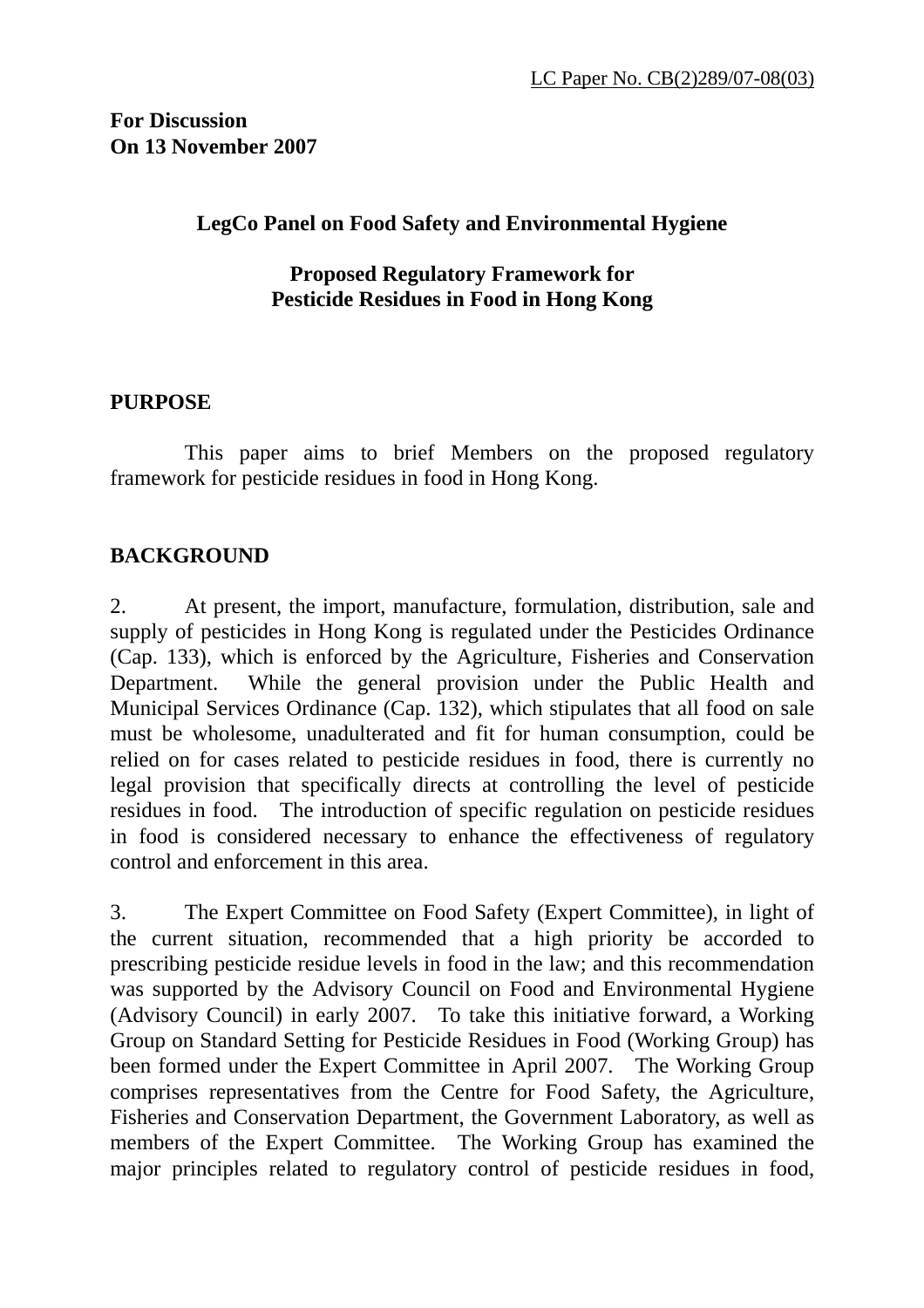factors to be considered in devising the framework, and international practices. The Expert Committee and the Advisory Council have indicated support to the Working Group's recommendations.

# **PROPOSED REGULATORY FRAMEWORK**

4. The Working Group is of the view that the proposed regulatory framework for pesticide residues in food in Hong Kong should achieve the following objectives:

- a. Better protect public health;
- b. Facilitate effective regulatory control; and
- c. Promote harmonization between local and international standards.

5. Having regard to the above objectives, the local situation, international practices, and other relevant factors, a proposed regulatory framework for controlling pesticide residues in food has been drawn up. The salient features of the proposed regulatory framework are summarized below.

# *Definition of "pesticides" and other related terms*

6. In defining the key terms in the new subsidiary legislation, e.g. "pesticide", "pesticide residue", "maximum residue level" (MRL), "extraneous maximum residue limit" (EMRL), it is proposed to make reference mainly to the definitions adopted by the Codex Alimentarius Commission<sup>1</sup> (Codex), which emphasize the use of pesticide during the production, storage, transport, distribution and processing of food. Adoption of the Codex definitions will have the advantages of allowing our stakeholders, in particular our trade partners, a better understanding of the scope of our regulatory regime, and facilitating our selection of the appropriate standards for relevant pesticides in the new subsidiary legislation.

# *A "positive list" approach*

7. Regulating pesticide residues in food in the international arena can be broadly classified into the "non-positive list" approach and "positive list" approach. Under a "non-positive list" approach, while MRLs of a list of pesticides are laid down in the legislation, it does not mean that those pesticides

<sup>&</sup>lt;sup>1</sup> The Codex Alimentarius Commission was established in 1963 by the World Health Organization (WHO) and the United Nations Food and Agriculture Organization (FAO) to develop international food standards, guidelines and related texts.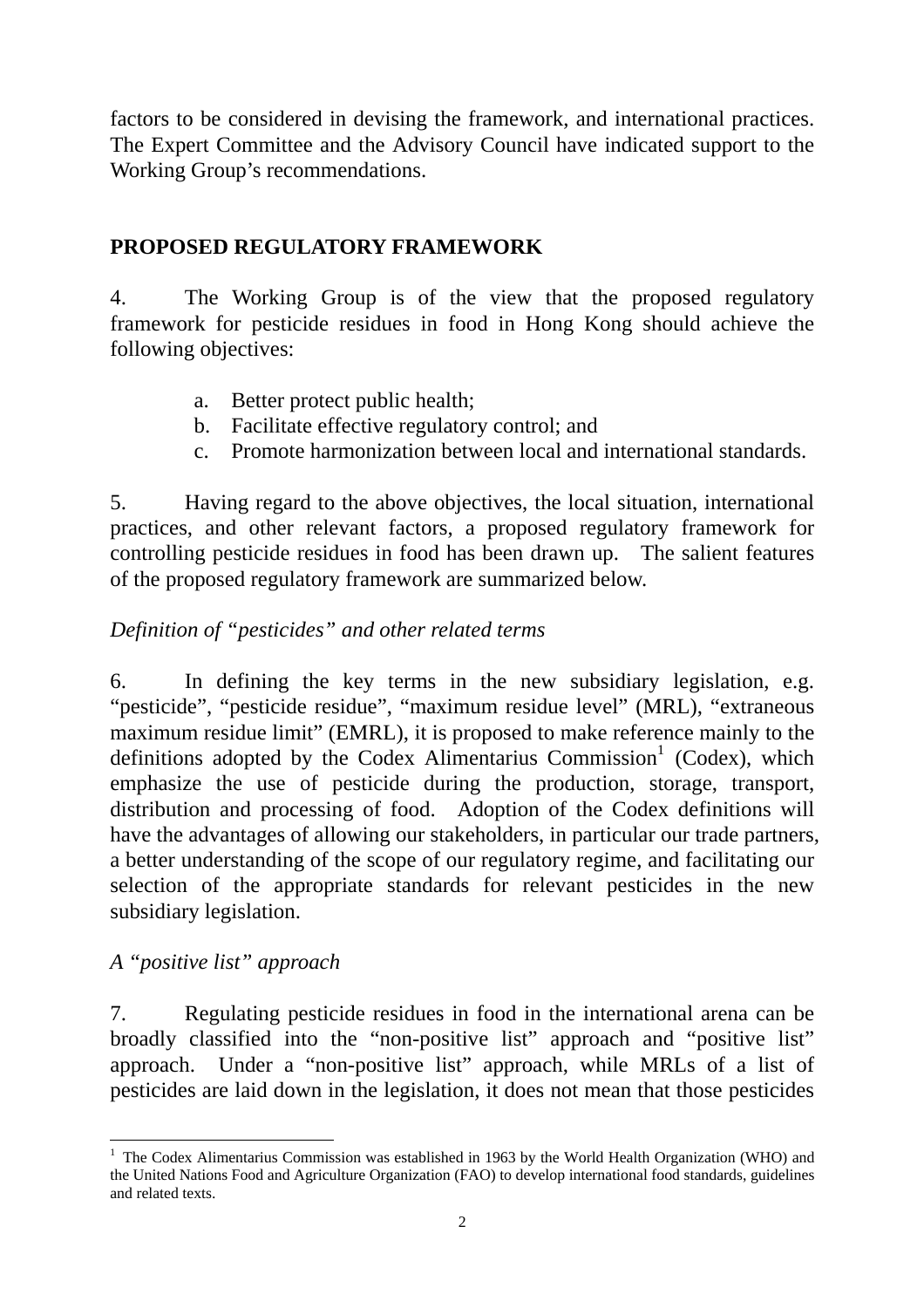for which no standards are specified are not allowed to be found in food. As such, the presence of pesticide residues in food without specified MRLs may not necessarily contravene the legislation. On the other hand, under a "positive list" approach, MRLs of pesticides that are allowed to be found in food are specified in the legislation whereas any other pesticide residues without specified MRLs are either not allowed or the residual level of which should not exceed a "default value". As compared with the "non-positive list" approach, the "positive list" approach, which clearly defines which pesticides are allowed and the corresponding standards, will facilitate the trade to clearly understand the legal requirement, offer a more comprehensive control and bring about more effective enforcement actions. We therefore propose to adopt this approach in our regulatory framework for pesticide residues in food. This approach has been adopted in a number of overseas jurisdictions such as Australia, European Union, Japan, New Zealand, Singapore and the United States of America.

## *Determining standards*

8. Since Hong Kong depends almost entirely on imported food, it is of little practical use to conduct our own supervised field trials for establishing our own MRLs, or to assess pesticide residue data provided by the industry. A two-step approach is therefore proposed to determine the standards for Hong Kong. The first step is to adopt the standards recommended by the Codex as the backbone, supplemented by standards of the Mainland and other major food-supplying countries for Hong Kong, notably Thailand and the United States of America. This approach is considered pragmatic taking into account the heavy reliance of Hong Kong on imported food. As a second step, risk assessment studies will be conducted using internationally accepted methods to assess whether the proposed standards are adequate to protect public health in the local setting. It is estimated that MRLs of some 400 pesticides will be adopted.

## *"Default value" and a list of "exempted substances"*

9. To tie in with the "positive list" approach, it is necessary to deal with pesticide residues for which no standards have been specified in the subsidiary legislation. It is proposed to set a "default value" – the residue level below which is considered acceptable, for those chemicals with no standards specified. The establishment of a "default value" can facilitate the trade in monitoring pesticide residues in their products and the laboratories in conducting corresponding analyses. The "default value" approach has been adopted in a number of overseas jurisdictions, such as the European Union, Japan and New Zealand.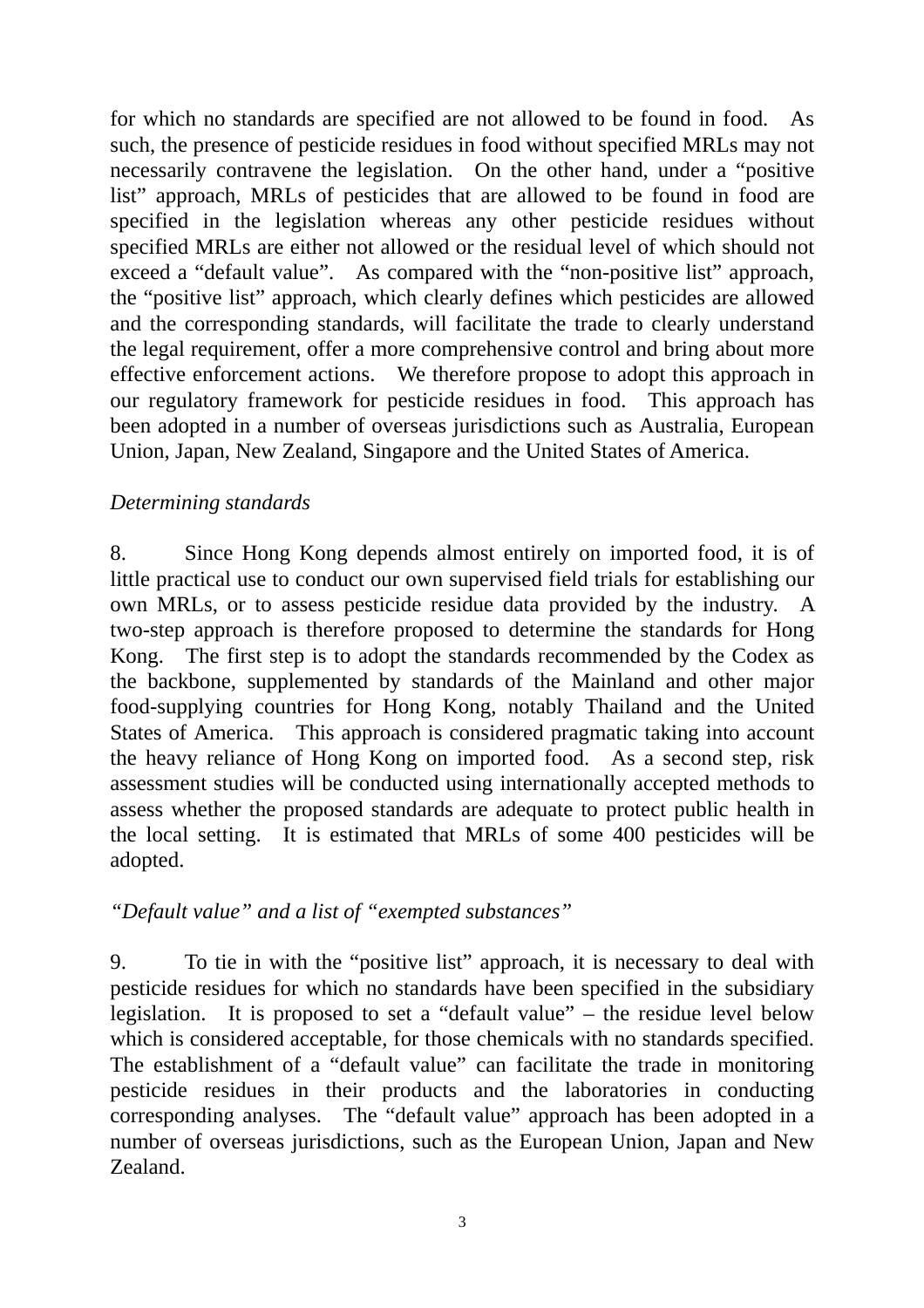10. On the other hand, in order to facilitate the trade to use pesticides that are natural and the residues of which are identical to or indistinguishable from natural food components, it is proposed to develop a list of "exempted substances". The priniciples of developing such a list are: (a) the substances used fall under the definition of pesticides; (b) MRLs are considered not necessary by other regulatory authorities; and (c) the substances will not pose any public health risk. It should however be noted that such a list of "exempted substances" is not available from Codex. It is proposed to make reference to the lists adopted by our major food-supplying regions.

## *Classification of food*

11. A classification of food is considered necessary for uniform nomenclature among international trade and for the purpose of establishing group MRLs for food commodities of similar characteristics and residue potential. As it is proposed to adopt Codex MRLs as the backbone of the local set of MRLs for pesticide residues in food, to ensure compatibility, it is also proposed to make reference to Codex when developing such classification system under the new regulatory framework.

### *Grace period*

12. To allow sufficient time for the trade to comply with the new regulatory requirement, and the private and government laboratories to develop testing methods for the relevant pesticides, a two-year grace period for this new piece of subsidiary legislation is proposed.

### **WAY FORWARD**

13. The Administration will embark on a 2½-month public consultation on 13 November 2007, during which a public consultation document with details of the proposed regulatory framework for pesticide residues in food in Hong Kong as mentioned above will be issued and consultation forums and meetings with stakeholders will be held. The consultation document will be distributed to all LegCo Members on 13 November 2007.